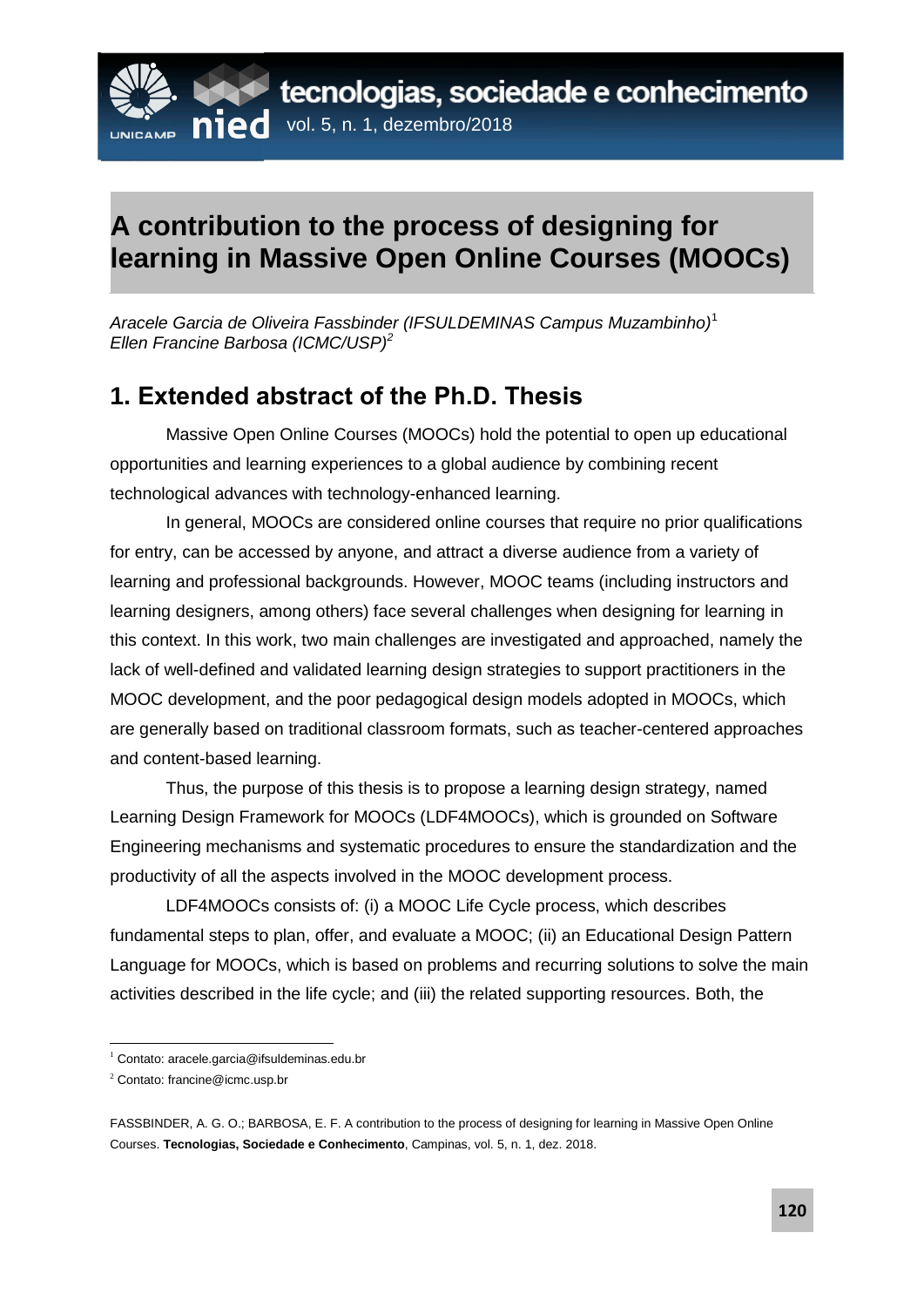MOOC Life Cycle process and the Educational Design Pattern Language for MOOCs are presented in Figures 1 and 2.





Figure 2 - Educational Design Pattern Language graph.

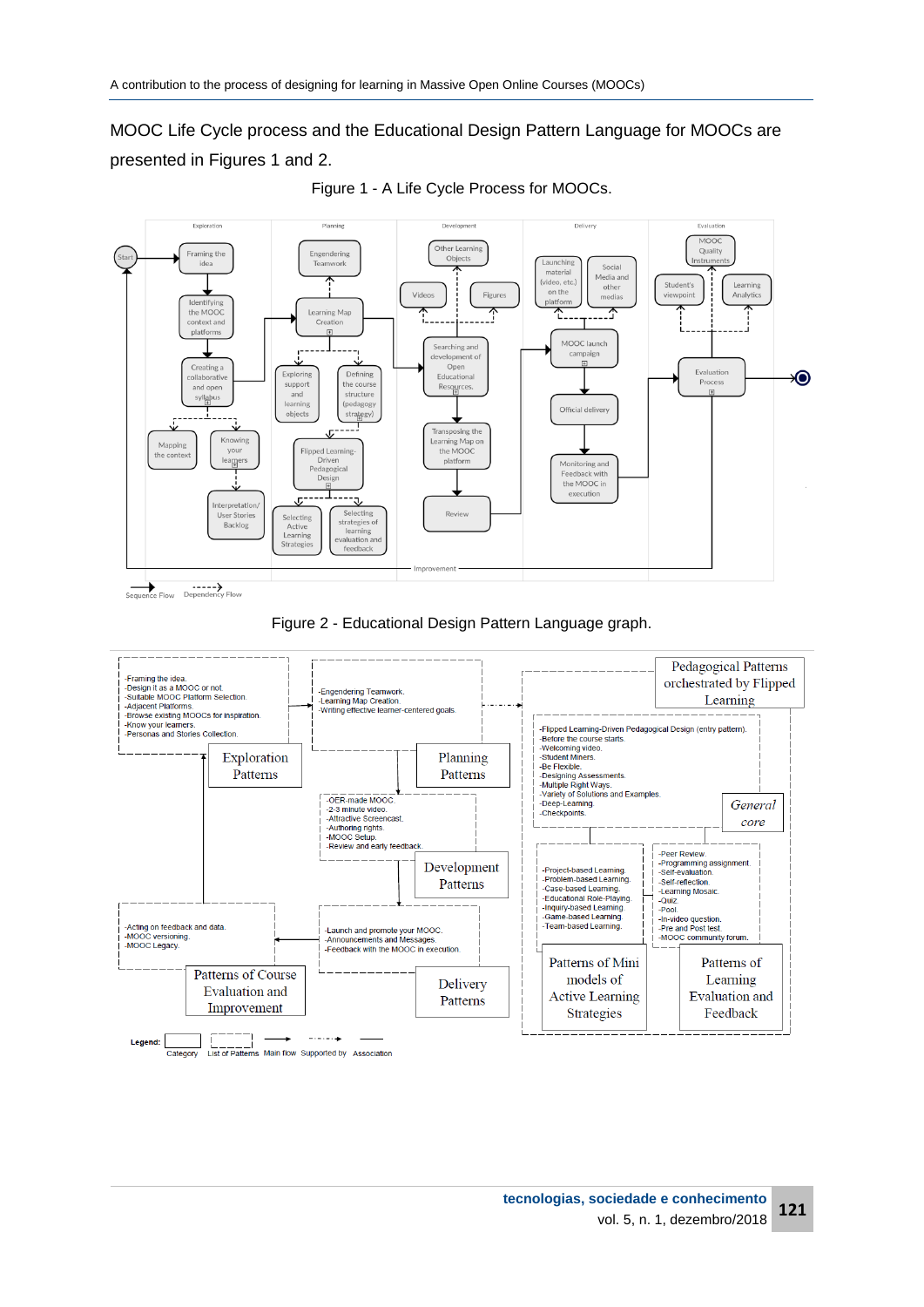LDF4MOOCs is also pedagogically informed by Flipped Learning ideas, including active learning strategies, self-regulated learning, competency-based design, learnercentered learning, among others.

LDF4MOOCs and its elements were evaluated through an experimental study, three case studies, and two expert reviews as internal evaluation methods. Additionally, a field evaluation with educators using the framework as a guide to design their MOOCs was considered as an external evaluation method.

Regarding the case studies, they were based on the Participant-Observation approach and were performed from 2015 up to 2017. The case studies consisted in planning, developing, and delivering MOOCs using current versions of the LDF4MOOCs framework, i.e., the current version in the period of the MOOC planning. In fact, such case studies were used as formative evaluation of the LDF4MOOCs framework and its elements during the development and improvement phases. Table 1 summarizes the data related to the three case studies performed during our work.

|                                                       | CS <sub>1</sub>                                                                                                            | CS <sub>2</sub>                                                                                                                                                                                                    | CS <sub>3</sub>                                                                                                                              |
|-------------------------------------------------------|----------------------------------------------------------------------------------------------------------------------------|--------------------------------------------------------------------------------------------------------------------------------------------------------------------------------------------------------------------|----------------------------------------------------------------------------------------------------------------------------------------------|
| Case Study                                            | Agile Software<br>Development                                                                                              | Web Development with<br>Bootstrap, CodeIgniter,<br>and Agile Practices                                                                                                                                             | Introduction to Software<br><b>Testing</b>                                                                                                   |
| Original name                                         | Desenvolvimento Ágil de<br>Software                                                                                        | Desenvolvimento Web<br>com Bootstrap,<br>CodeIgniter e Práticas<br>Ágeis                                                                                                                                           | Introdução ao Teste de<br>Software                                                                                                           |
| Web address                                           | https://mooc.ifsuldemi<br>nas.edu.br/course/dese<br>nvolvimento-agil-de-<br>software/intro/                                | https://miriadax.net/we<br>b/desenvolvimento-<br>web-com-bootstrap-<br>codeigniter-e-praticas-<br>ageis                                                                                                            | https://www.coursera.o<br>rg/learn/intro-teste-de-<br>software                                                                               |
| Short description and<br>main pedagogical<br>strategy | Agile software<br>development using<br>Project and Problem-<br>based Learning, and a<br>learning community on<br>Facebook. | A practice-driven<br>introductory course<br>that used the Project-<br><b>Based Learning</b><br>approach as the main<br>strategy to support the<br>development of web<br>development skills and<br>agile practices. | A specific introductory<br>course in the Software<br>Engineering field<br>having Case-Based<br>Learning as the main<br>pedagogical strategy. |
| First delivery                                        | November 2016 to<br>December 2016                                                                                          | November 2017 up to<br>December 2017                                                                                                                                                                               | February 2018; with<br>automatic offers every<br>4 weeks                                                                                     |
| Number of weeks                                       | $\overline{7}$                                                                                                             | 6                                                                                                                                                                                                                  | 6                                                                                                                                            |
| Provider                                              | Tim Tec<br><b>IFSULDEMINAS</b>                                                                                             | MiríadaX<br><b>IFSULDEMINAS</b>                                                                                                                                                                                    | Coursera<br><b>USP</b>                                                                                                                       |
| Registered users                                      | 647                                                                                                                        | 665                                                                                                                                                                                                                | 3009                                                                                                                                         |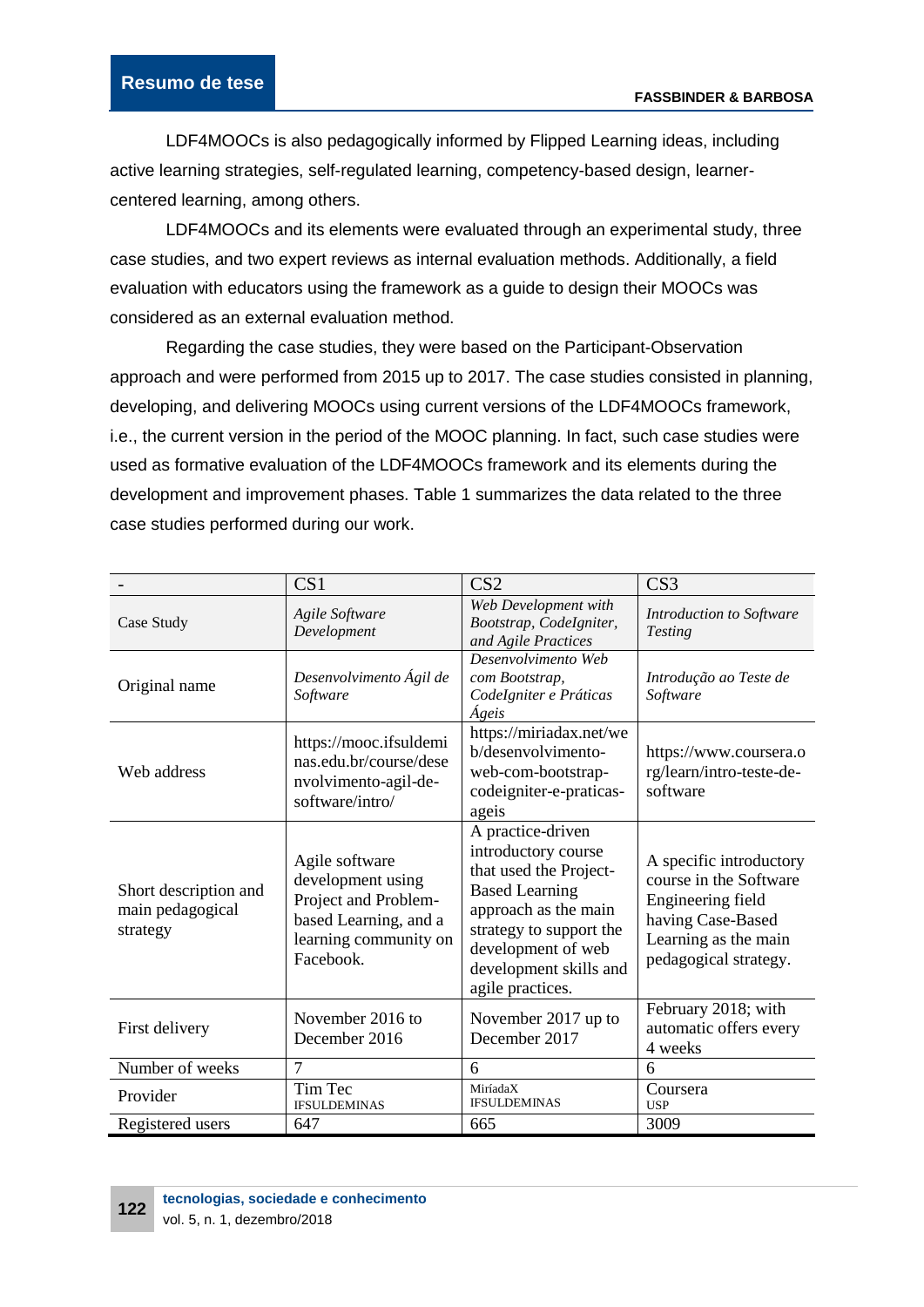The obtained results indicated that LDF4MOOCs has a positive impact on the design for learning in MOOCs, suggesting that our strategy can be effectively applied to support and enhance MOOC development. As future works we can briefly summarize that: (i) the Educational Design Pattern Language can be extended to support additional aspects related to the development of Open Educational Resources as well as new kinds of active learning strategies and assessments; (ii) future research must focus on how better use knowledge from MOOC design research to improve the development of platforms and providers; (iii) the development of a tool to support the use of the framework by practitioners would benefit its application agility; and (iv) further research is needed to examine the effectiveness of the framework-based MOOCs on students learning outcomes.

Other information and results related to the thesis are available at

http://caed.icmc.usp.br/mooc

## **2. Related references**

FASSBINDER, A. G. O. A Contribution to the Process of Designing for Learning in Massive Open Online Courses. **Tese de Doutoramento, Institute of Mathematics and Computer Science** – ICMC-USP, São Carlos, SP, 2018.

FASSBINDER, A. G. O. et al. Massive Open Online Courses on Web Development Education: A Case Study. **48th Annual Frontiers in Education (FIE) Conference**. San Jose, California, 2018.

FASSBINDER, A. G. O. et al. Massive open online courses in software engineering education. **47th Annual Frontiers in Education (FIE) Conference**. Indianapolis: IEEE, Oct. 2017.

FASSBINDER, A. G. O.; BARBOSA, E. F.; MAGOULAS, G. D. Developing an Educational Design Pattern Language for MOOCs. **27th Brazilian Symposium on Computers in Education (Simpósio Brasileiro de Informática na Educação - SBIE)**, n. Cbie, p. 456– 465, 2017.

FASSBINDER, A. G. O.; BARBOSA, E. F.; MAGOULAS, G. D. Towards an Educational Design Pattern Language for Massive Open Online Courses. **24th Conference on Pattern Languages of Programs (PLoP)**. Vancouver, Canada, 2017.

FASSBINDER, A. G. O.; FASSBINDER, M.; BARBOSA, E. F. Um Conjunto Preliminar de Requisitos Pedagógicos para Caracterização e Comparação de Plataformas de MOOCs. **XXI Conferência Internacional sobre Informática na Educação**. Santiago, Chile, 2016.

FASSBINDER, A. G. O.; FASSBINDER, M.; BARBOSA, E. F. FRANCINE; MAGOULAS, G. Towards a MOOC Design Model based on Flipped Learning and Patterns: A Case on Introductory Courses. **XXI Conferência Internacional sobre Informática na Educação**. Santiago, Chile, 2016.